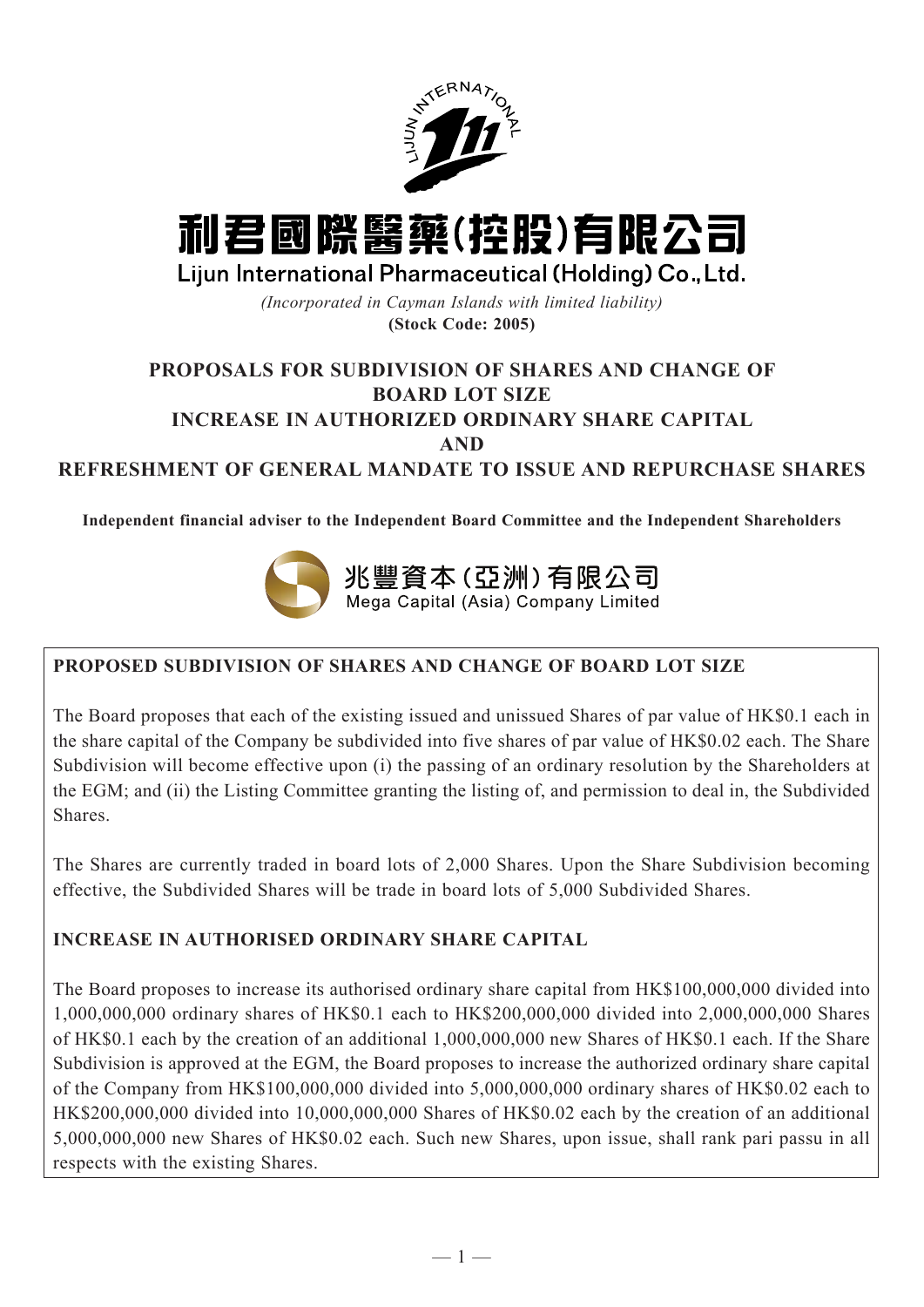## **PROPOSAL FOR REFRESHED GENERAL MANDATE**

The Board prosposes that (a) the General Mandate given to the Directors on 23 May 2007 be revoked to the extent not yet exercised prior to the passing of the relevant resolution; and (b) the Directors be given the proposed Refreshed General Mandate. If the proposed Refreshed General Mandate is approved at the EGM, up to 20% of the Shares then in issue on the date of the EGM could be allotted and issued by the Company thereunder.

## **GENERAL INFORMATION**

A circular containing, amongst other things, further information on the Share Subdivision, the trading arrangements in respect of the Subdivided Shares, the procedure for the free exchange of Existing Share Certificates, the proposed increase in authorized share capital of the Company, and the proposal to refresh the General Mandate together with a notice convening the EGM, will be dispatched to the Shareholders as soon as practicable.

## **PROPOSED SUBDIVISION OF SHARES AND CHANGE OF BOARD LOT SIZE**

The Board proposes that each of the existing issued and unissued Shares of par value of HK\$0.1 each in the share capital of the Company be subdivided into five Subdivided Shares of par value of HK\$0.02 each. The Shares are currently traded in board lots of 2,000 Shares. Upon the Share Subdivision becoming effective, the Subdivided Shares will be traded in board lots of 5,000 Subdivided Shares. Based on the closing price of HK\$4.45 per Share as quoted on the Stock Exchange as at the date of this announcement, and the existing board lot size of 2,000 Shares, the prevailing board lot value is HK\$8,900. On the basis of the aforesaid closing price and the new board lot size of 5,000 Subdivided Shares, the new board lot value would be HK\$4,450. The proposed subdivision of shares will not result in any change in the relevant rights of the Shareholders.

The Shares are currently traded in board lots of 2,000 Shares. Upon the Share Subdivision becoming effective, the Subdivided Shares will be traded in board lots of 5,000 Subdivided Shares. The change of board lot size will not result in any change in the relevant rights of the Shareholders. The reason for the Company to change the board lot size is to facilitate trading of shares in a smooth manner.

The Articles of Association of the Company do not require that the proposed change of board lot size to be decided by poll at the EGM.

The change of board lot size is not subject to the proposed refreshment of general mandate to be approved at the EGM.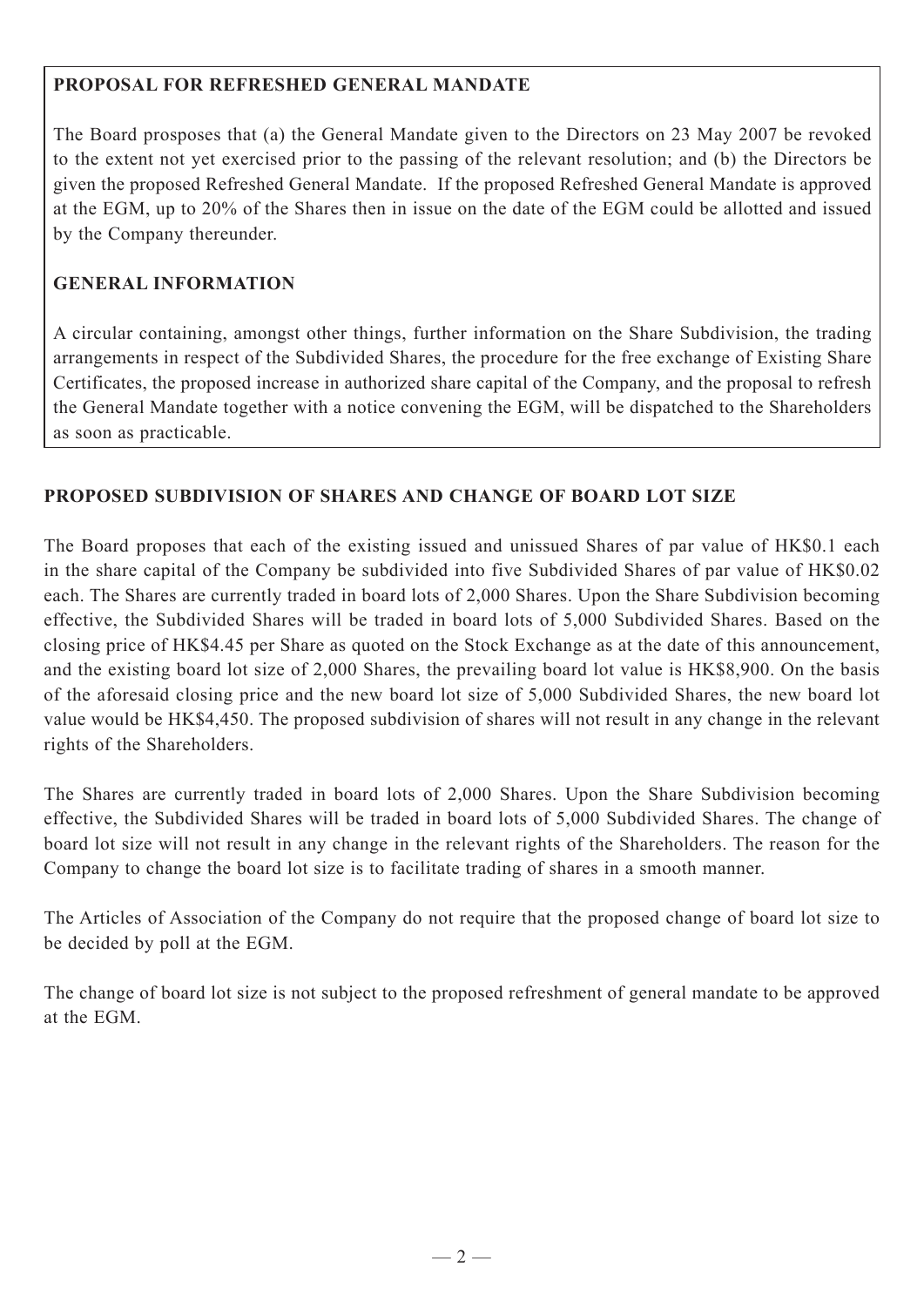#### **Conditions of the Share Subdivision**

The Share Subdivision is conditional, amongst other things, upon:

- (i) the passing of an ordinary resolution by the Shareholders at the EGM for approving the Share Subdivision; and
- (ii) the Listing Committee granting the listing of, and permission to deal in, the Subdivided Shares.

# **Reason for the Share Subdivision**

The Board believes that the Share Subdivision will improve the liquidity in trading of shares of the Company, thereby enabling the Company to attract more investors and widen the Company's shareholder base. Given the prevailing market conditions, a more liquid market will provide more flexibility for investors to buy and sell shares of the Company. Accordingly, the Board considers the Share Subdivision to be in the best interests of the Company and its Shareholders as a whole.

Save for the costs to be incurred by the Company in implementing the Share Subdivision, the Share Subdivision will not alter the underlying assets, business operations, management or financial position of the Company or the proportional interests of the Shareholders. The Board considers that the Share Subdivision will not have any adverse effect on the financial position of the Company.

#### **Shareholding structure**

As at the date of this announcement, the authorised share capital of the Company is HK\$100,000,000 divided into 1,000,000,000 Shares, of which 400,990,067 Shares are in issue and fully paid. Assuming that no further Shares will be issued or repurchased after the date of this announcement, the effect of the Share Subdivision on the share capital of the Company is set out as follows:

|                             | <b>Before Share Subdivision</b><br>(assuming no Share is issued or<br>repurchased after<br>the date hereof) | <b>After Share Subdivision</b><br>(assuming no Share is issued<br>or repurchased after<br>the date hereof) |
|-----------------------------|-------------------------------------------------------------------------------------------------------------|------------------------------------------------------------------------------------------------------------|
| Par value of each share     | <b>HK\$0.1</b>                                                                                              | HK\$0.02                                                                                                   |
| Number of authorised shares | 1,000,000,000                                                                                               | 5,000,000,000                                                                                              |
| Authorised share capital    | HK\$100,000,000                                                                                             | HK\$100,000,000                                                                                            |
| Number of shares in issue   | 400,990,067                                                                                                 | 2,004,950,335                                                                                              |
| Issued share capital        | HK\$40,099,006.7                                                                                            | HK\$40,099,006.7                                                                                           |
| Number of unissued shares   | 599,009,933                                                                                                 | 2,995,049,665                                                                                              |
| Unissued share capital      | HK\$59,900,993.3                                                                                            | HK\$59,900,993.3                                                                                           |

The Subdivided Shares will rank pari passu in all respects with each other and the Share Subdivision will not result in any change in relevant rights of the Shareholders.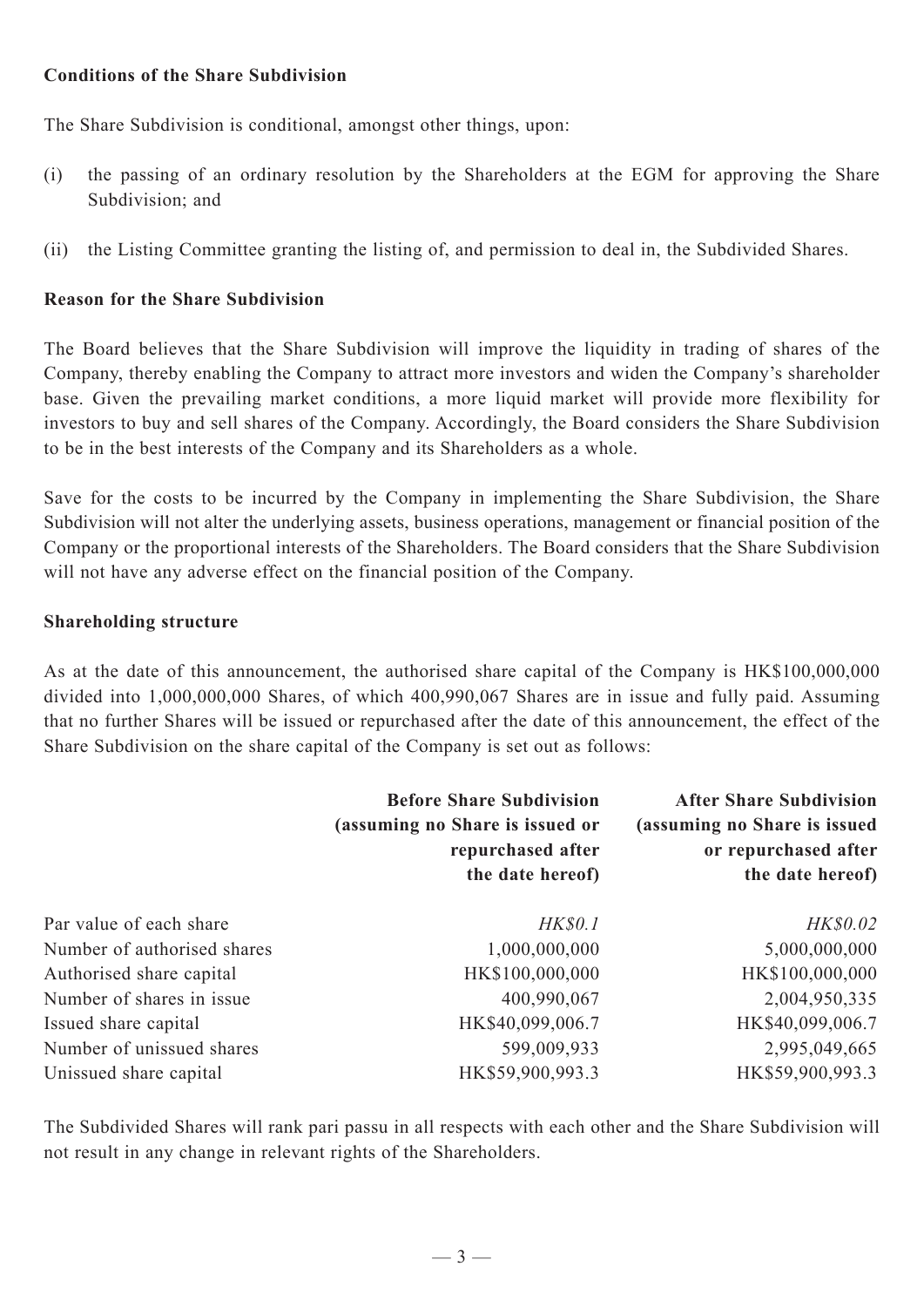#### **Arrangement on Subdivided Shares**

Subject to the Share Subdivision becoming effective, dealings in the Subdivided Shares are expected to commence on Wednesday, 29 August 2007. Parallel trading arrangements will be established with the Stock Exchange and will be operated from Wednesday, 12 September 2007 to Friday, 5 October 2007 (both days inclusive). Upon the Share Subdivision becoming effective, the arrangements proposed for dealings in the Subdivided Shares are expected to be as follows:

- (i) From 29 August 2007, the existing counter for trading in the existing Shares in board lots of 2,000 Shares will be temporarily closed. A temporary counter will be established for trading in the Subdivided Shares in board lots of 10,000 Subdivided Shares. Share certificates for the Subdivided Shares in the form of Existing Share Certificates may only be traded at the temporary counter.
- (ii) With effect from 12 September 2007, the existing counter will be re-opened for trading in the Subdivided Shares in board lots of 5,000 Subdivided Shares. Only New Share Certificates for the Subdivided Shares may be traded at the existing counter.
- (iii) From 12 September 2007 to 5 October 2007, both days inclusive, parallel trading will be permitted at the two counters mentioned in paragraphs (i) and (ii) above.
- (iv) The temporary counter for trading in the Subdivided Shares in board lots of 10,000 Subdivided Shares (in the form of Existing Share Certificates) will be removed after the close of trading on 5 October 2007.
- (v) With effect from 9:30 a.m. on Monday, 8 October 2007, trading of Subdivided Shares will only be carried out in the original counter in board lots of 5,000 Subdivided Shares (in the form of New Share Certificates).

## **Exchange of Certificates**

The Existing Share Certificates will only be valid for delivery, trading and settlement purposes for the period up to 4:00 p.m. on Friday, 5 October 2007 and thereafter will not be accepted for delivery, trading and settlement purposes. However, the Existing Share Certificates will continue to be good evidence of legal title to the Subdivided Shares on the basis of one Share for five Subdivided Shares and may be exchanged free of charge for the New Share Certificates for Subdivided Shares at any time between Wednesday, 29 August 2007 and Wednesday, 10 October 2007, and on payment of a prescribed fee of HK\$2.50 at any time after Wednesday, 10 October 2007 at the Company's branch share registrar in Hong Kong, Computershare Hong Kong Investor Services Limited, Shops 1806-1807, 18th Floor, Hopewell Centre, 183, Queen's Road East, Hong Kong. It is expected that the New Share Certificates will be available for collection within a period of 10 business days after the submission of the Existing Share Certificates. The New Share Certificates will be purple in color so as to be distinguished from the Existing Share Certificates which are green in color.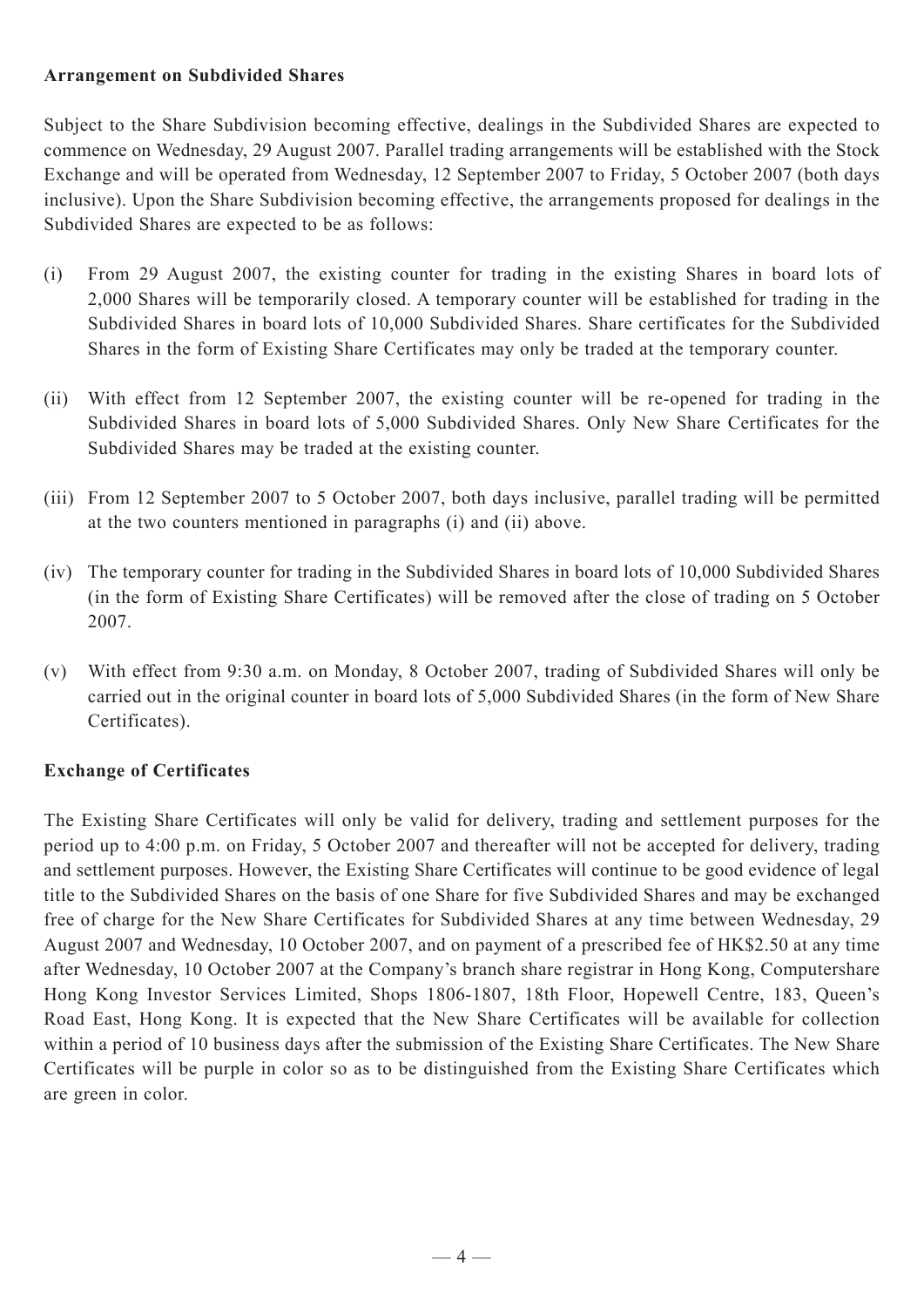#### **Arrangement on odd lot trading**

The Shares Subdivision will not result in any odd lots other than those already exist. Accordingly, no arrangement will be made by the Company for matching sale and purchase of odd lot in connection with the Shares Subdivision.

#### **Adjustments to Bonds (as defined in the Subscription Agreement)**

As at the date of this announcement, there are outstanding Conversion Right (as defined in the Subscription Agreement) for subscription of up to 38,715,352 Shares under the Subscription Agreement. The Share Subdivision may lead to adjustment to the Conversion Price (as defined in the Subscription Agreement) and the number of Shares which may fall to be issued upon exercise of the outstanding Conversion Rights. The Company will ascertain the required adjustments to the Conversion Rights of which will be reviewed by the auditors or independent financial advisor of the Company pursuant to the Listing Rules and the terms and conditions of the Subscription Agreement, and the holders of the Bonds will be informed of the required adjustments as soon as practicable. The Company will issue a further announcement where any adjustments to the Bonds are required made under Rule 13.09 of the Listing Rules.

#### **Expected Timetable**

It is currently expected that the Share Subdivision will become effective on 29 August 2007. The expected timetable for the implementation of the Share Subdivision and the associated trading arrangement are set out as follows:

|                                                                                                                                   | Time         | Date (2007)    |
|-----------------------------------------------------------------------------------------------------------------------------------|--------------|----------------|
| Latest time from lodging forms of proxy for the EGM                                                                               | $10:00$ a.m. | 26 August 2007 |
| <b>EGM</b>                                                                                                                        | $10:00$ a.m. | 28 August 2007 |
| Publication of further announcement for the effectiveness of<br>the Share Subdivision                                             |              | 29 August 2007 |
| Effective date of the Share Subdivision                                                                                           |              | 29 August 2007 |
| Dealings in the Subdivided Shares commence                                                                                        | $9:30$ a.m.  | 29 August 2007 |
| Original counter for trading in existing Shares in board lots<br>of 2,000 Shares temporarily closes                               | $9:30$ a.m.  | 29 August 2007 |
| Temporary counter for trading in board lots of 10,000<br>Subdivided Shares (in the form of Existing Share)<br>Certificates) opens | $9:30$ a.m.  | 29 August 2007 |
| First day of free exchange of Existing Share Certificate for<br>the New Share Certificates                                        |              | 29 August 2007 |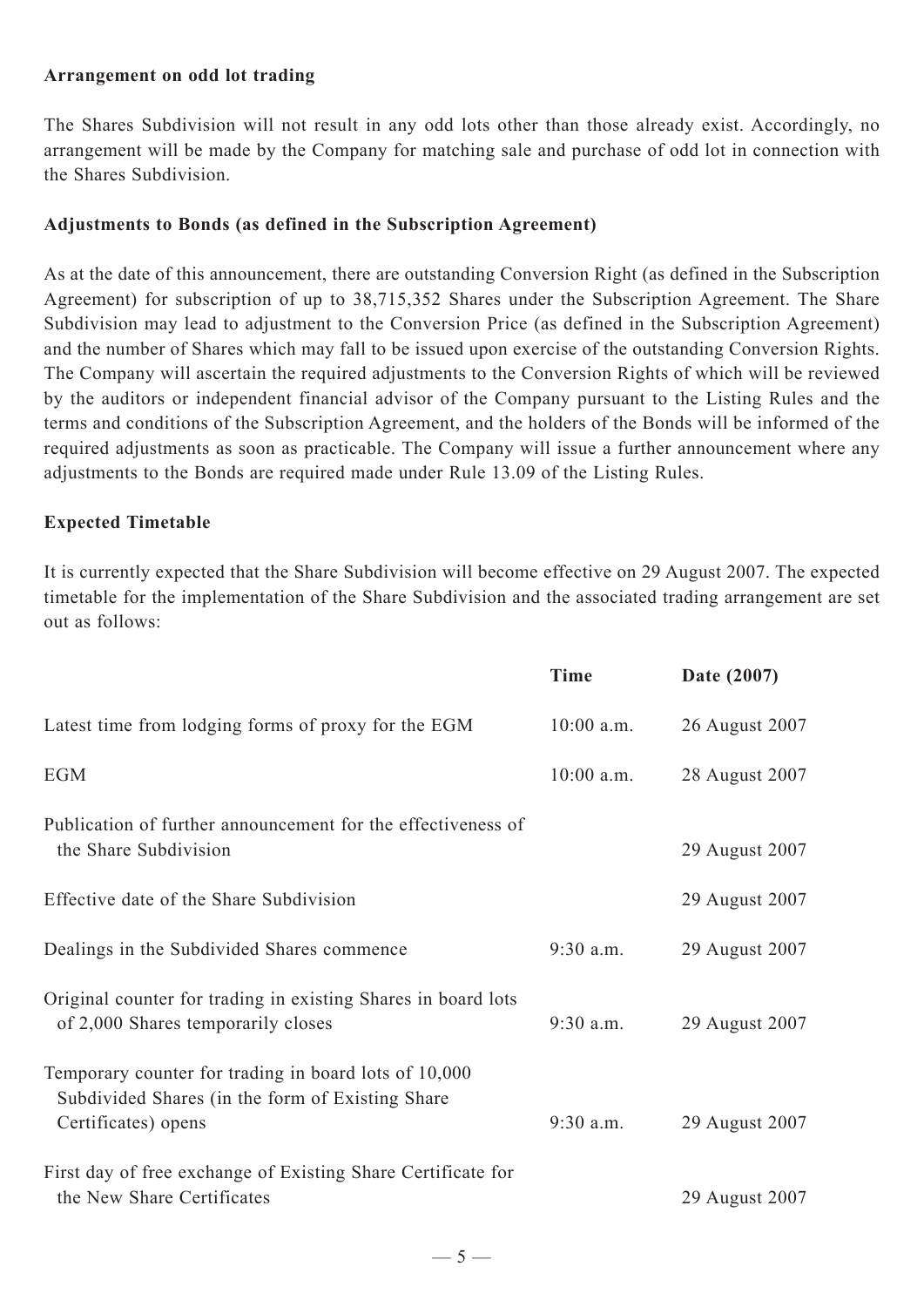|                                                                                                                                                   | Time                | Date (2007)       |
|---------------------------------------------------------------------------------------------------------------------------------------------------|---------------------|-------------------|
| Original counter for trading in Subdivided Shares in board<br>lots of 5,000 Subdivided Shares (in the form of New Share<br>Certificates) re-opens | $9:30$ a.m.         | 12 September 2007 |
| Parallel trading in Subdivided Shares (in the form of<br>New Share Certificates and Existing Share Certificates)<br>commences                     | $9:30$ a.m.         | 12 September 2007 |
| Temporary counter for trading in board lots of 10,000<br>Subdivided Shares (in the form of Existing Share)<br>Certificates) closes                | $4:00 \text{ p.m.}$ | 5 October 2007    |
| Parallel trading in Subdivided Shares (in the form of New<br>Share Certificates and Existing Share Certificates) ends                             | 4:00 p.m.           | 5 October 2007    |
| Last day for free exchange of Existing Share Certificates for New<br><b>Share Certificates</b>                                                    |                     | 10 October 2007   |

## **INCREASE IN AUTHORISED ORDINARY SHARE CAPITAL**

In order to ensure that sufficient number of unissued Shares are available for future purpose, the Company proposes to increase its authorised ordinary share capital from HK\$100,000,000 divided into 1,000,000,000 ordinary shares of HK\$0.1 each to HK\$200,000,000 divided into 2,000,000,000 Shares of HK\$0.1 each by the creation of an additional 1,000,000,000 new Shares of HK\$0.1 each. If the Share Subdivision is approved at the EGM, the Company proposes to increase the authorized ordinary share capital of the Company from HK\$100,000,000 divided into 5,000,000,000 ordinary shares of HK\$0.02 each to HK\$200,000,000 divided into 10,000,000,000 Shares of HK\$0.02 each by the creation of an additional 5,000,000,000 new Shares of HK\$0.02 each. Such new Shares, upon issue, shall rank pari passu in all respects with the existing Shares. The increase of the authorised ordinary share capital of the Company by 1,000,000,000 Old Shares or if the Share Subdivision is approved at the EGM, by 5,000,000,000 Subdivided Shares, is determined by taking into account the Company's need for flexibility in issuing Shares for any future investments and developments.

Pursuant to article 4 of the articles of association of the Company, the proposed increase in authorised ordinary share capital of the Company is conditional upon the passing of an ordinary resolution by the Shareholders at the EGM. As confirmed with the Company's lawyers on Cayman Islands laws, the increase in authorised ordinary share capital of the Company does not require the approval of any authority in the Cayman Islands.

## **PROPOSAL FOR REFRESHED GENERAL MANDATE**

On 23 May 2007, the Generate Mandate was given to the Directors to exercise the powers of the Company to issue up to 58,100,000 Old Shares, representing 20% of the issued share capital of the Company as at the date thereof. Such mandate has not been refreshed since it was granted and, after completion of the Subscription Agreement on 30 May 2007, has been substantially utilized. As at the date of this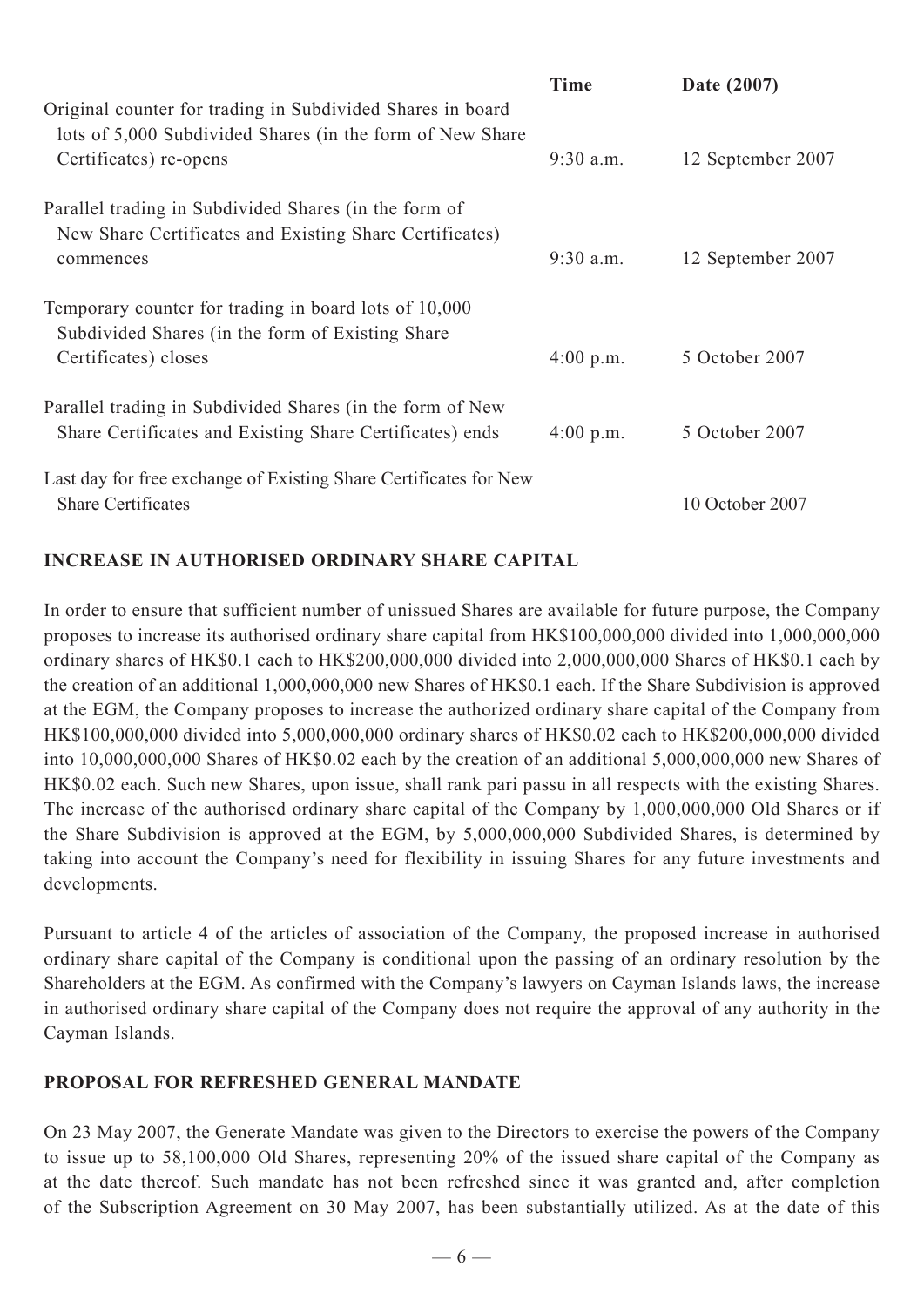announcement, the balance of the General Mandate comprised 18,894,581 Old Shares. In the circumstances and in order to provide the Company with general working capital and/or flexibility to fund future investments or project developments when opportunities are identified, at the EGM, it will be proposed, by way of ordinary resolutions, that (a) the General Mandate be revoked to the extent not yet exercised prior to the passing of the relevant resolution; and (b) the Directors be given the proposed Refreshed General Mandate. If the proposed Refreshed General Mandate is approved at the EGM, up to 20% of the Shares then in issue on the date of the EGM could be allotted and issued by the Company thereunder. Any issue of new Shares is subject to approval from the Stock Exchange for the listing of, and permission to deal in, such new Shares.

Pursuant to Rule 13.39 of the Listing Rules, the proposed Refreshed General Mandate requires the approval of the Independent Shareholders by poll at the EGM at which any of the controlling Shareholders and their Associates, or, where there are no controlling Shareholders, the Directors (excluding the independent nonexecutive Directors) and the chief executive of the Company and their respective Associates shall abstain from voting in favour of the Refreshed General Mandate at the EGM. As Prime United Industries Limited, Flying Success Investments Limited and Bondwide Trading Limited are the controlling Shareholders, which beneficially respectively owns 123,984,000 shares (approximately 30.92% of the issued share capital of the Company), 1,738,000 shares (approximately 0.43% of the issued share capital of the Company) and 1,197,000 shares (approximately 0.30% of the issued share capital of the Company) as at the date of the announcement, Prime United Industries Limited, Flying Success Investments Limited and Bondwide Trading Limited and their Associates, including but not limited to Success Manage International Limited, which held 5,156,000 shares (approximately 1.29% of the issued share capital of the Company) are required to, and will, abstain from voting in favour of the resolutions to be proposed at the EGM in respect of the revocation of the General Mandate and the approval of the Refreshed General Mandate.

Pursuant to Rule 13.36(4)(c), a letter issued by the Independent Board Committee and the Independent Financial Adviser will be circulated to the Shareholders before the EGM.

## **GENERAL**

An application will be made to the Stock Exchange for the listing of, and permission to deal in, the Subdivided Shares.

A circular containing, amongst other things, further information on the Share Subdivision, the trading arrangements in respect of the Subdivided Shares, the procedure for the free exchange of Existing Share Certificates, the proposed increase in authorized share capital of the Company, and the proposal to refresh the General Mandate together with a letter of the Independent Board Committee, a letter of the Independent Financial Adviser and a notice convening the EGM, will be dispatched to the Shareholders as soon as practicable.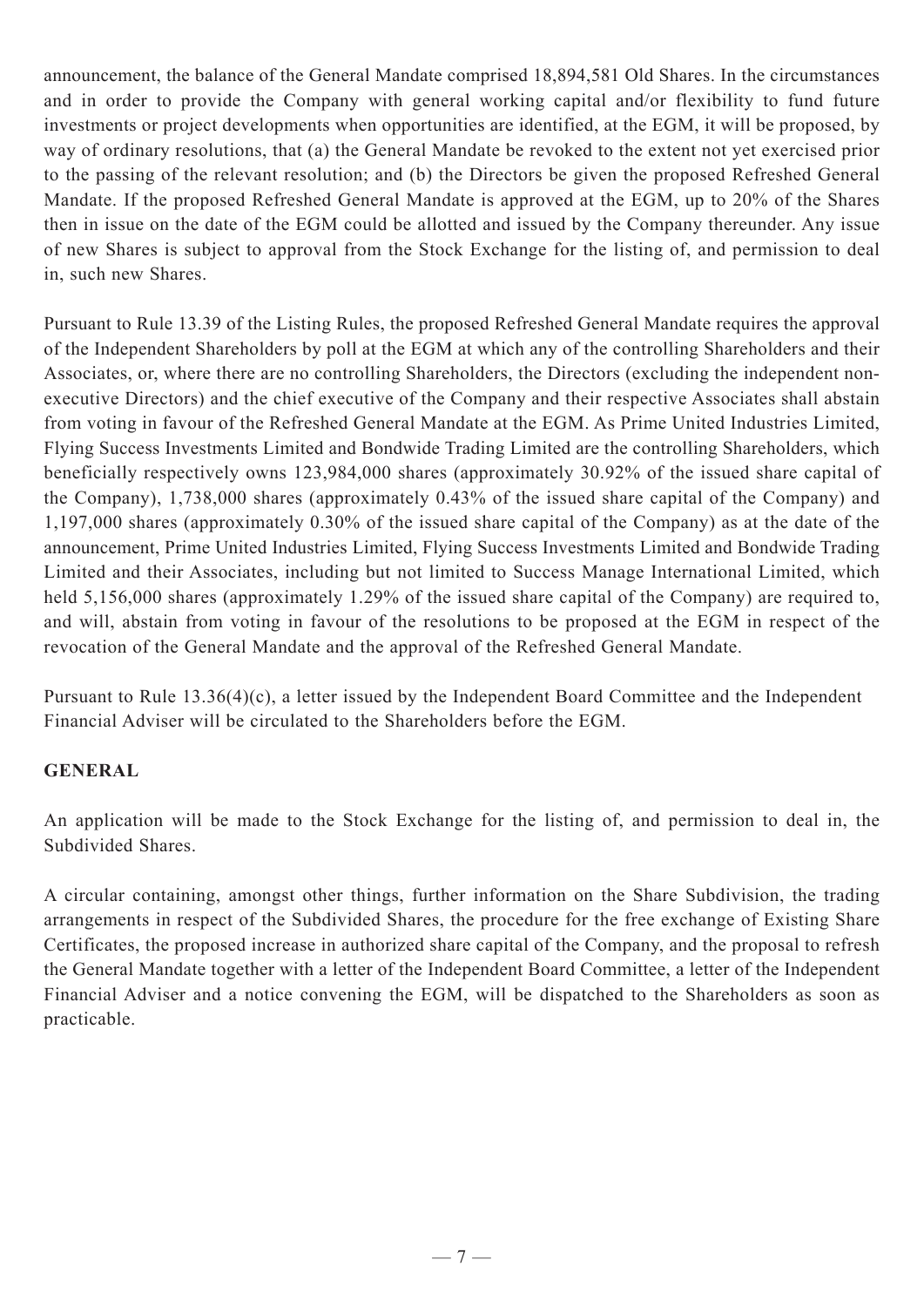# **DEFINITIONS**

In this announcement, unless the context requires otherwise, the following expressions have the meanings as set out below:

| "Articles of Association"       | the articles of association of the Company as may be<br>amended from time to time                                                                                                                                                                 |
|---------------------------------|---------------------------------------------------------------------------------------------------------------------------------------------------------------------------------------------------------------------------------------------------|
| "associate(s)"                  | has the meaning ascribed thereto under the Listing<br>Rules                                                                                                                                                                                       |
| "Board"                         | the board of Directors                                                                                                                                                                                                                            |
| "Business Day(s)"               | any day(s) (other than Saturday) on which<br>commercial banks in Hong Kong are generally open<br>for business                                                                                                                                     |
| "Company"                       | Lijun International Pharmaceutical (Holding) Co.,<br>Ltd., a company incorporated in the Cayman Islands<br>with limited liability, the Shares of which are listed<br>on the Stock Exchange                                                        |
| "Directors"                     | the directors of the Company                                                                                                                                                                                                                      |
| "EGM"                           | the extraordinary general meeting of the Company to<br>be convened and held at 10 a.m., on 28 August 2007<br>at Meeting Room of Office 2809, 28th Floor, Office<br>Tower, Convention Plaza, 1 Harbour Road, Wanchai,<br>Hong Kong                 |
| "Existing Share Certificate(s)" | existing form of certificates of the Shares                                                                                                                                                                                                       |
| "General Mandate"               | the general mandate granted to the Directors to<br>exercise the power of the Company to issue securities<br>up to 20% of the Company's issued share capital<br>as at the date of the annual general meeting of the<br>Company held on 23 May 2007 |
| "Group"                         | the Company and its subsidiaries                                                                                                                                                                                                                  |
| "HK\$"                          | Hong Kong dollars, the lawful currency of Hong<br>Kong                                                                                                                                                                                            |
| "Hong Kong"                     | the Hong Kong Special Administrative Region of<br>the PRC                                                                                                                                                                                         |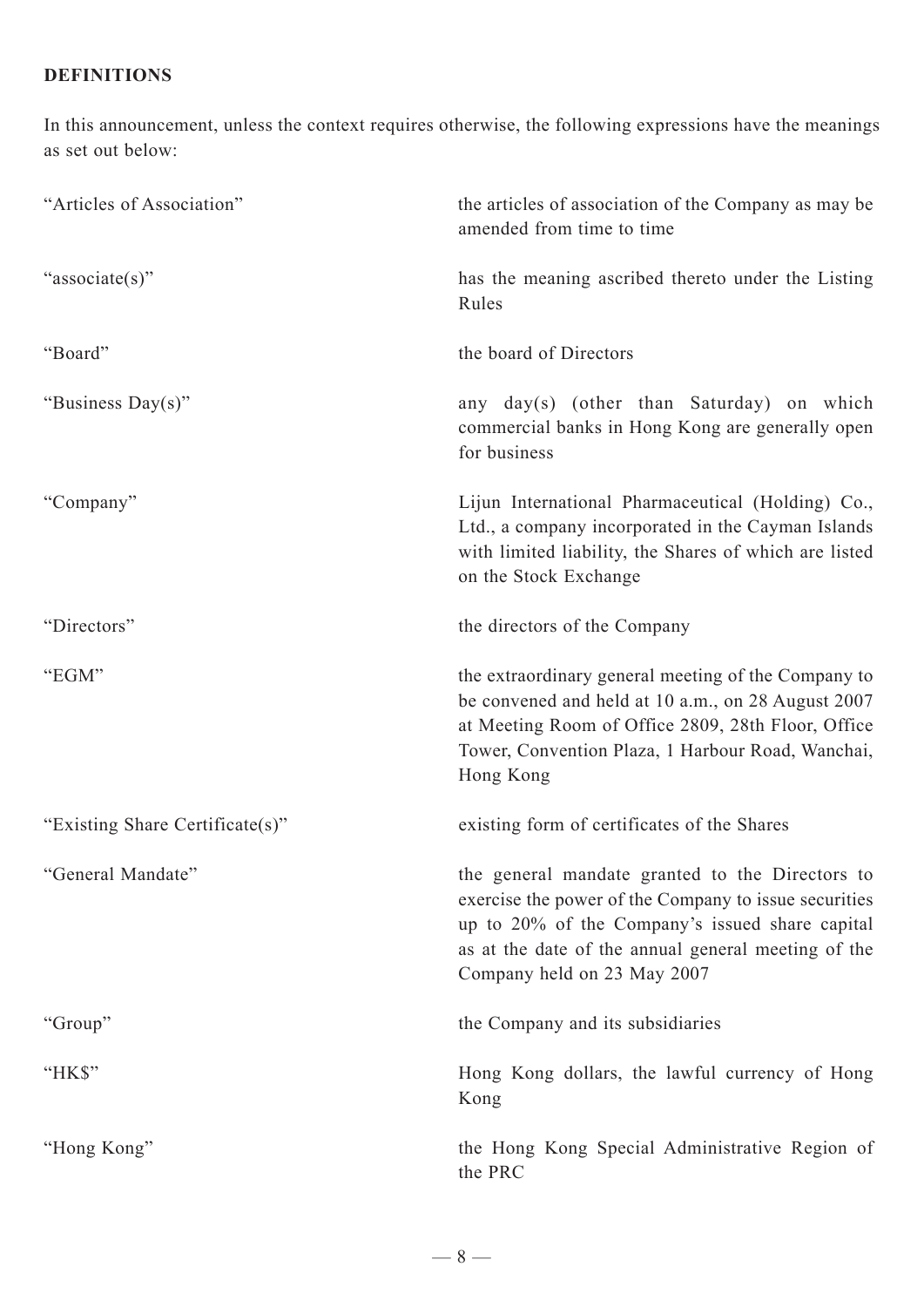| "Independent Board Committee"                        | an independent committee of the board of Directors<br>formed for the purpose of advising the Independent<br>Shareholders in connection with the refreshment of<br>General Mandate                                                                                                                                                                                                                             |
|------------------------------------------------------|---------------------------------------------------------------------------------------------------------------------------------------------------------------------------------------------------------------------------------------------------------------------------------------------------------------------------------------------------------------------------------------------------------------|
| "Independent Financial Adviser" or<br>"Mega Capital" | Mega Capital (Asia) Company Limited, a corporation<br>licensed under the SFO to carry out types 1 and 6<br>regulated activities (dealing in securities and advising<br>on corporate finance), which is not a connected person<br>(as defined in the Listing Rules) of the Company and<br>which is the independent financial adviser to the<br>Independent Board Committee and the Independent<br>Shareholders |
| "Independent Shareholders"                           | The Shareholders other than Prime United Industries<br>Limited, Success Manage International Limited,<br>Flying Success Investments Limited and Bondwide<br>Trading Limited and their associates                                                                                                                                                                                                              |
| "Independent Third Party(ies)"                       | any person(s) or company(ies), to the best of the<br>Directors' knowledge, information and belief having<br>made all reasonable enquires, are third parties<br>independent of the Company in accordance with the<br><b>Listing Rules</b>                                                                                                                                                                      |
| "Listing Committee"                                  | the listing sub-committee of the board for Main<br>Board of the Stock Exchange                                                                                                                                                                                                                                                                                                                                |
| "Listing Rules"                                      | the Rules Governing the Listing of Securities on the<br><b>Stock Exchange</b>                                                                                                                                                                                                                                                                                                                                 |
| "New Share Certificate(s)"                           | form of certificates of the Subdivided Shares                                                                                                                                                                                                                                                                                                                                                                 |
| "Notice"                                             | the notice convening the EGM                                                                                                                                                                                                                                                                                                                                                                                  |
| "Old Share(s)"                                       | old ordinary share(s) of HK\$0.10 each in the share<br>capital of the Company before the Share Subdivision<br>became effective on 29 August 2007                                                                                                                                                                                                                                                              |
| "Refreshed General Mandate"                          | the general mandate which, if approved, would<br>authorise the Directors to exercise the power of<br>the Company to issue securities up to 20% of the<br>Company's issued share capital as at the date of the<br><b>EGM</b>                                                                                                                                                                                   |